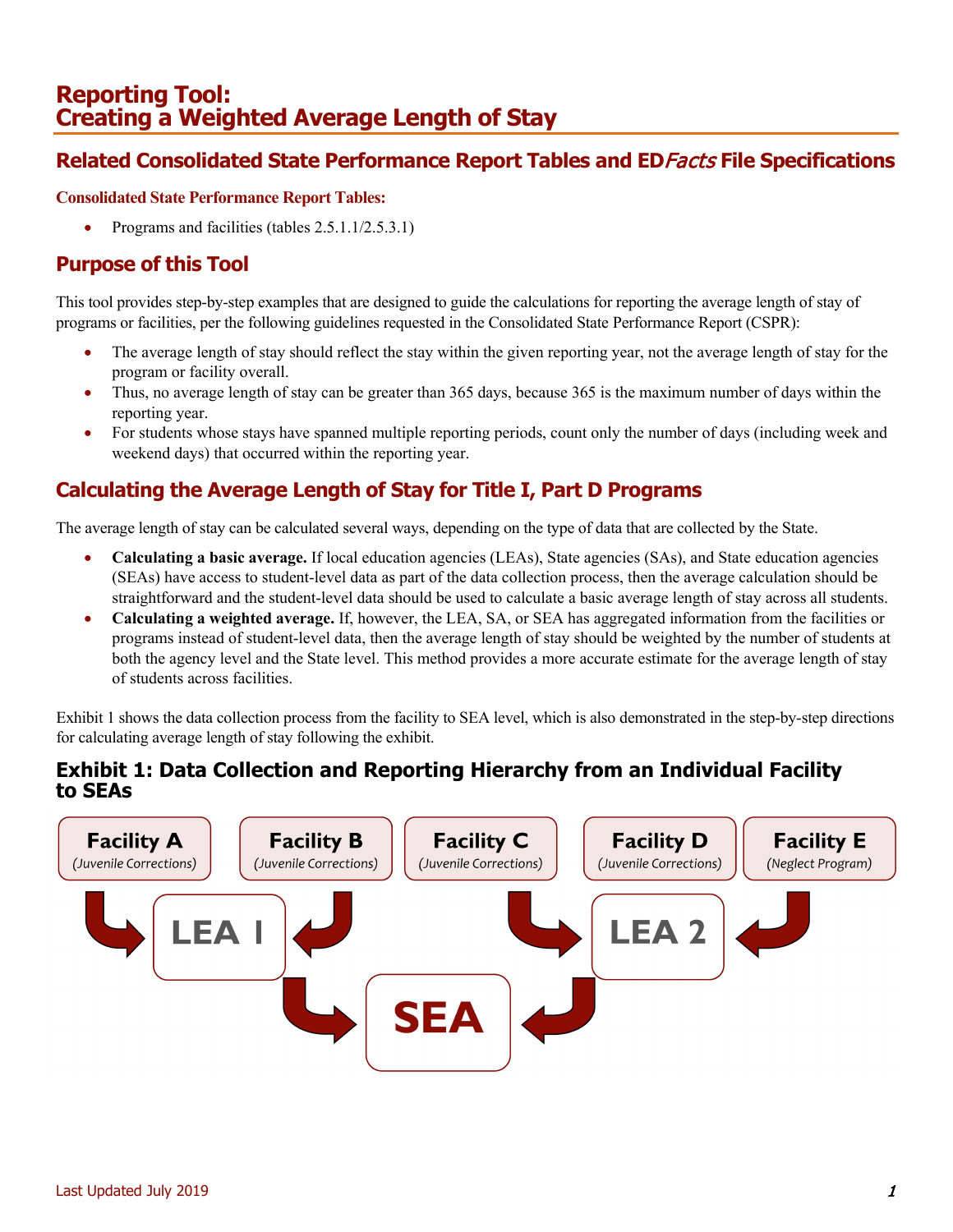## **Example: Calculating the Weighted Average Length of Stay for Subpart 2 Programs**

This example applies equally across subpart 1 and subpart 2 programs.

#### **Step 1. Calculating a Weighted Average at the SA and LEA Leve[l1](#page-1-0)**

This example is based on Exhibit 1 and a case in which LEA 1 funds the following:

- Facility A, a juvenile corrections facility with 100 students who have stayed a total of 101 days on average
- Facility B, a juvenile corrections facility with 80 students who have stayed a total of 250 days on average

Calculating the weighted average of the length of stay at the LEA level involves three steps:

- 1. Calculate the weighted length of stay per facility by multiplying the number of students by the average length of stay in days to get the weighted length of stay for each facility.
- 2. Sum the weighted length of stays and the total number of students across both facilities.
- 3. Divide the sum of the weighted length of stays by the sum of students for facilities A and B.

Facilities should report both the duplicated and unduplicated count to their SAs and LEAs when reporting their student count data (see the note in Exhibit 2).

#### **Exhibit 2: Example Data from Juvenile Corrections that Receive Subpart 2 Funds in LEA 1**

| <b>LEA-level</b><br><b>Juvenile Corrections</b> | <b>Number of students</b><br>(duplicated count)* | <b>Average length</b><br>of stay (in days) | <b>Weighted</b><br>length of stay<br>(students × stay) |
|-------------------------------------------------|--------------------------------------------------|--------------------------------------------|--------------------------------------------------------|
| Facility A                                      | 100                                              | 101                                        | 10,100                                                 |
| Facility B                                      | 80                                               | 250                                        | 20,000                                                 |
| Total sum for LEA 1                             | 180                                              |                                            | 30,100                                                 |
| <b>Total weighted average</b><br>at LEA level   | 30,100<br>$= 167.22$<br><b>180 students</b>      |                                            |                                                        |

\*Ideally, this value should be based on a duplicated student count, which includes the total number of student enrollments across the school year. Because students with multiple visits can be used to calculate the average length of stay, the duplicated count may be greater than the unduplicated count reported in the CSPR forms.

Note that in this example, taking a simple average across facilities would produce an average length of stay of 176 days (351 days/2 facilities). In a simple average calculation, the data from the smaller facility with longer stays would be weighted equally with those of the larger facility, and the average length of stay for students as a whole would be inaccurate.

<span id="page-1-0"></span><sup>&</sup>lt;sup>1</sup> This calculation should be repeated at each LEA and/or SA, and for each program type (neglect, juvenile detention, etc.), as applicable. Calculating a weighted average length of stay for students at each level provides the most accurate estimate.